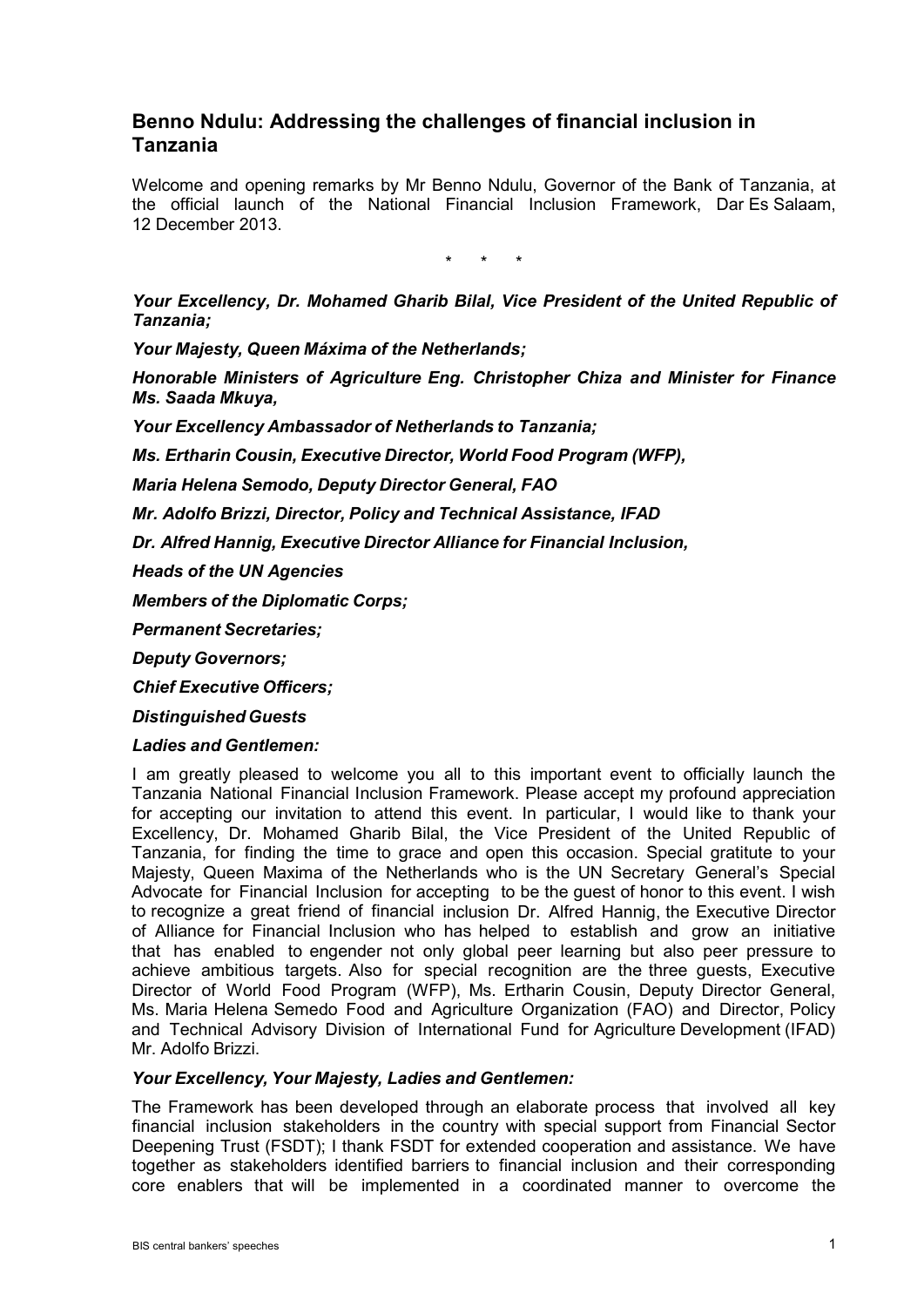barriers. These have been put together in the document that you will today witness its launch.

Financial stakeholders realized that financial inclusion couldn't be achieved with everyone working in silos. Rather it requires a concerted cooperative approach that will be used to address the challenges of financial inclusion in Tanzania systematically and in a coordinated manner.

# *Ladies and Gentlemen:*

Financial inclusion is important to the economy, it enables improving the welfare of the poor, – contribute to financial stability; and to growth of micro-business that ultimately stimulate growth of other sectors in the economy.

Tanzania has made significant strides to enhance the proportion of adult population who are formally included (adults with accounts in formal financial institutions). In 2006 the proportion stood at 9%, 12% in 2009 and in 2012 it was 17%, or 22% formal inclusion if we include SACCOS. Cognizance of this low rate of formal financial inclusion, we identified a number of barriers that account for such state of affairs. These include: supply side barriers ranging from, high interest rates, services that don't meet demand side needs, costs, to inefficiencies of service delivery. Demand side barriers include, information asymmetry, irregular income patterns, and financial literacy. Structural and regulatory barriers include, stringent or lack of proportionate requirements for client on-boarding, lack of regulatory framework for broad based micro-finance services, lack of centralized national identification system to mention but a few.

### *Ladies and Gentlemen:*

In order to build impetus and push for acceleration of financial inclusion we made an international commitment under the AFI auspices (the Maya Declaration) to increase formal access of financial services to 50% by 2015. The AFI network, that has more than 100 countries' regulators and policy makers as its members, has enabled us to gain knowledge in financial inclusion through peer-learning and peer-pressure. It has also enabled us to host international forums for the establishment of Africa Mobile Phone Financial Service Policy Initiative (AMPI) in February 2013 in Zanzibar. AMPI has been instrumental as a platform to share experiences on how countries in Africa may scale up the use of mobile money for financial inclusion. Tanzania has been used as one of the success stories in using mobile telephony to deliver financial services. And we have already hosted some central banks in attachments to learn from our experiences of taking advantage of leveraging on the use of this mobile technology as a platform to facilitate payment services to the majority of the population far and wide, including those that were hitherto underserved or unbanked. The mobile financial services operated by non-banks and banks has now enabled by September 2013, 90% of the adult population in Tanzania to have access to a mobile money accounts with 43% (or 9.8 Million) adults being active users. Most of these, however, are still unbanked. Although mobile telephony financial service has its limitations as it is still widely used for payment based services only, current initiatives are being deployed to expand its use as a platform to deliver other financial products from mainstream banking.

#### *Ladies and Gentlemen:*

Overall, the level of access to formal financial inclusion in Tanzania is relatively low. According to 2012 World Bank survey 24% of adults in Africa have an account at a formal financial institution as of 2012. As pointed out earlier, in Tanzania 17% of adults have accounts with a formal financial institution. In 2006 this proportion was significantly lower at 9%. Including SACCOS this proportion in Tanzania rises to 22%.

The provision of SME and Agribusiness finance likewise has been lower than necessary to support significant growth in this important sector of the economy. Based on National Baseline Survey Report (2012) only 10.6 % of MSMEs have access to finance from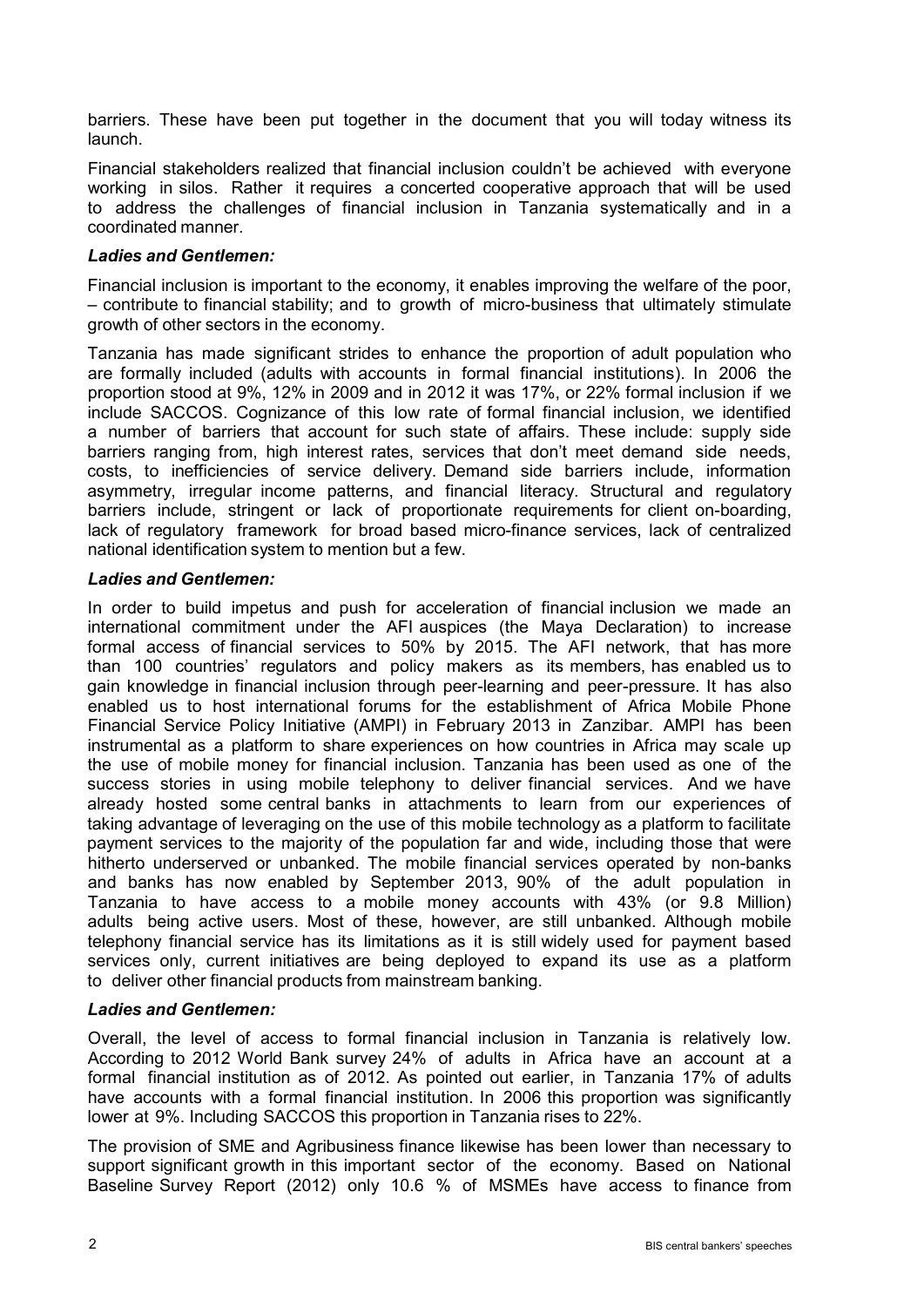formal institutions. And based on AgFims Tanzania Headline Findings (2011) 32.4% of agri-businesses have access to formal credit.

We believe that strategies to address challenges behind these low levels of financial inclusion are articulated in the National Financial Inclusion Framework that will be launched today. In preparing this framework we have the advice and challenges that His Excellency Dr. Jakaya Mrisho Kikwete, the President of United Republic of Tanzania raised in Arusha in November 2012 in the Conference for Financial Institutions and in Dar es Salaam in July 2013 at the Smart Partnership Global Dialogue. In both events, financial inclusion was the central theme; and the President challenged us to increase the level of financial inclusion within the shortest time possible. This Framework is the results of that advice and we are pleased that Her Majesty and His Excellency the Vice President are here to witness its launch.

### *Your Excellency, Your Majesty; Ladies and Gentlemen:*

The Framework is a commitment voice from financial inclusion stakeholders in Tanzania from the private and public sector, who are here present today. They have documented the barriers and key core enablers to be implemented with the objective of spurringfinancial inclusion in Tanzania. An Action Plan that articulates key priority areas will be implemented by each stakeholder. The priorities areas for implementation include:

- **Proximity**: Enhancing and implementing access channels, such as Agent banking, mobile telephony financial services, point of sales, stand alone ATMs, POS and a regulatory framework that creates conducive environment for growth of financial inclusion;
- *Robust Electronic Platforms*: Improving, developing ICT payment platforms that facilitate cost effective and secure access to financial services;
- *Robust information and easy client on-boarding*: Implementing, monitoring and enhancing use of credit bureaus, proportionate Know Your Customer requirements and improved ID system that is linked to financial systems; and
- *Informed customers and consumer protection*: Implement financial consumer protection mechanism and national financial education framework.

# *Your Excellency, Your Majesty; Ladies and Gentlemen:*

In order to ensure that we achieve results, the Framework has set targets for financial access of 50% by 2016, echoing our international commitment that we made in Riviera Maya, Mexico in 2011 under the AFI initiative-Maya Declaration. Specific targets are also made for specific core enablers that stakeholders are required to implement and achieve within a span of 3 years from today. It is worth noting that some barriers are planned to be addressed within six months from the launch of the Framework, while others are being addressed as I speak for example the regulatory frameworks for the cyber laws and national payment systems law.

The Framework also provides an elaborate measurement mechanism that will be used in the assessment of the level of financial inclusion in Tanzania. Based on an all encompassing working definition of financial inclusion key indicators that include usage of financial services have been developed. This is important to ensure that the efforts that stakeholders are making towards implementing the Action Plan have an impact on the ground.

#### *Your Majesty, Your Excellencies, Ladies and Gentlemen:*

A coordinating structure is also established to oversee and supervise the implementation process; where an apex organ: the Financial Inclusion National Council comprising eleven member institutions, from various ministries at Permanent Secretary level and heads of other financial regulatory authorities. This National Council has responsibilities of